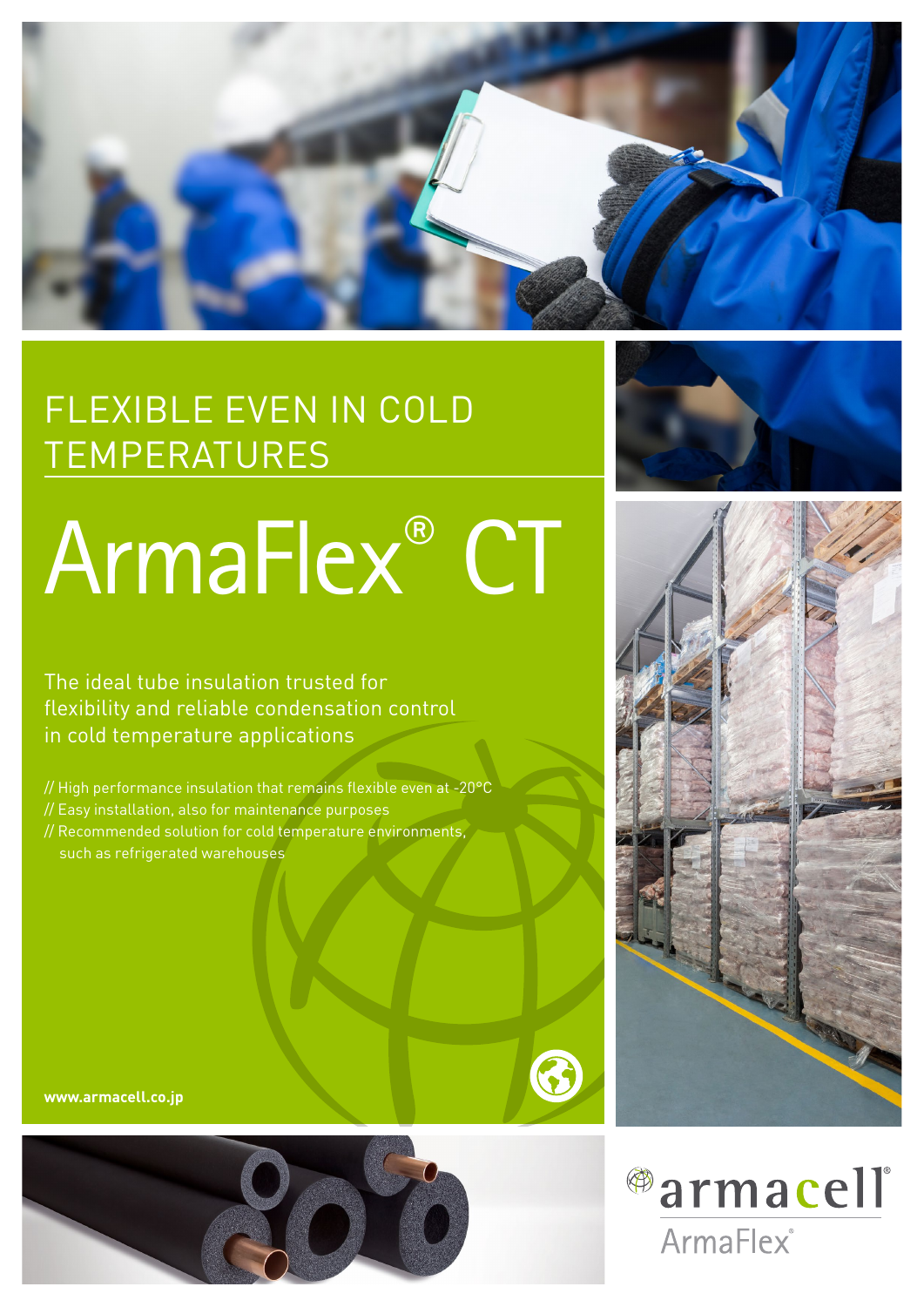### **TECHNICAL DATA - ARMAFLEX CT**

| <b>Brief description</b>                    | Highly flexible, closed-cell insulation material based on extruded elastomer foam with flexibility in cold temperature applications. |                             |          |                                                                                |                        |  |  |  |  |  |  |
|---------------------------------------------|--------------------------------------------------------------------------------------------------------------------------------------|-----------------------------|----------|--------------------------------------------------------------------------------|------------------------|--|--|--|--|--|--|
| Material type                               | Synthetic EPDM rubber-based foam. Factory-made flexible elastomeric foam (FEF).                                                      |                             |          |                                                                                |                        |  |  |  |  |  |  |
| Colour                                      | Black.                                                                                                                               |                             |          |                                                                                |                        |  |  |  |  |  |  |
| Special features                            | Flexibility and reliable condensation control in cold temperature applications and resistant to UV radiation.                        |                             |          |                                                                                |                        |  |  |  |  |  |  |
| Applications                                | Thermal insulation of pipes in cold temperature environments such as refrigerated warehouses.                                        |                             |          |                                                                                |                        |  |  |  |  |  |  |
| Installation                                | Refer to the ArmaFlex installation manual and relevant Technical Bulletins before application.                                       |                             |          |                                                                                |                        |  |  |  |  |  |  |
| <b>Property</b>                             | <b>Value/Assessment</b>                                                                                                              | <b>Standard/Test method</b> |          |                                                                                |                        |  |  |  |  |  |  |
| <b>Temperature range</b>                    |                                                                                                                                      |                             |          |                                                                                |                        |  |  |  |  |  |  |
| Service temperature                         | Range                                                                                                                                | Minimum [°C]                |          | Maximum [°C]                                                                   |                        |  |  |  |  |  |  |
|                                             | Full range                                                                                                                           | $-50$                       |          | $+150$                                                                         |                        |  |  |  |  |  |  |
|                                             | Remarks                                                                                                                              |                             |          | Contact Armacell for application beyond recommended service temperature range. |                        |  |  |  |  |  |  |
| <b>Thermal conductivity</b>                 |                                                                                                                                      |                             |          |                                                                                |                        |  |  |  |  |  |  |
| Declared thermal conductivity               | $\boldsymbol{\theta}_{\rm m}$                                                                                                        | 0 °C                        | $+40 °C$ |                                                                                | EN 12667, EN ISO 8497. |  |  |  |  |  |  |
|                                             | $\lambda_{d} \leq [W/(m \cdot K)]$                                                                                                   | 0.038                       | 0.042    |                                                                                | JIS A 1412-3           |  |  |  |  |  |  |
| Resistance to water vapour                  |                                                                                                                                      |                             |          |                                                                                |                        |  |  |  |  |  |  |
| Water vapour diffusion<br>resistance factor | $\mu \geq 4.000$                                                                                                                     |                             |          |                                                                                | EN 12086               |  |  |  |  |  |  |
| <b>Fire performance</b>                     |                                                                                                                                      |                             |          |                                                                                |                        |  |  |  |  |  |  |
| Surface spread of flame                     | Class 1                                                                                                                              |                             |          |                                                                                | <b>BS 476 Part 7</b>   |  |  |  |  |  |  |
| Limiting oxygen index (LOI)                 | $>32\%$                                                                                                                              | ISO 4589-2, JIS K 7201-2    |          |                                                                                |                        |  |  |  |  |  |  |
| Practical fire behaviour                    | Does not generate flaming droplets.                                                                                                  |                             |          |                                                                                |                        |  |  |  |  |  |  |
|                                             |                                                                                                                                      |                             |          |                                                                                |                        |  |  |  |  |  |  |

All data and technical information are based on results achieved under typical application conditions. Recipients of this information should, in their own interest and responsibility, clarify with our<br>Technical department

#### **Tube - standard (2.0m length)**

| Insulation<br>inner<br>diameter<br>[mm] |                                        | Fe pipe<br>outer<br>diameter<br>[mm] | <b>Nominal</b><br>diameter<br>[DN] | 20 <sub>mm</sub>  |                          |                            | 25mm              |                          |                                   | 32 <sub>mm</sub>  |                          |                            |
|-----------------------------------------|----------------------------------------|--------------------------------------|------------------------------------|-------------------|--------------------------|----------------------------|-------------------|--------------------------|-----------------------------------|-------------------|--------------------------|----------------------------|
|                                         | Cu pipe<br>outer<br>diameter<br>[inch] |                                      |                                    | Item              | Carton<br>content<br>[m] | Carton<br>content<br>[pcs] | Item              | Carton<br>content<br>[m] | <b>Carton</b><br>content<br>[pcs] | Item              | Carton<br>content<br>[m] | Carton<br>content<br>[pcs] |
| 15                                      | 5/8                                    | 14                                   | 8                                  | ACT-20X015        | 56                       | 28                         | ACT-25X015        | -40                      | 20                                | ACT-32X015        | 28                       | 14                         |
| 18                                      |                                        |                                      |                                    | <b>ACT-20X018</b> | 48                       | 24                         | <b>ACT-25X018</b> | -36                      | 18                                | ACT-32X018 24     |                          | 12                         |
| 22                                      | 7/8                                    | 22                                   | 15                                 | <b>ACT-20X022</b> | -40                      | 20                         | ACT-25X022 36     |                          | 18                                | ACT-32X022 24     |                          | 12                         |
| 25                                      |                                        | 25                                   |                                    | ACT-20X025        | 40                       | 20                         | ACT-25X025        | -32                      | 16                                | ACT-32X025        | - 24                     | 12                         |
| 28                                      | $1 - 1/8$                              | 28                                   | 20                                 | ACT-20X028 36     |                          | 18                         | ACT-25X028 32     |                          | 16                                | ACT-32X028        | -18                      | 9                          |
| 32                                      | $1 - 1/4$                              | 32                                   |                                    | ACT-20X032 34     |                          | 17                         | ACT-25X032 24     |                          | 12                                | ACT-32X032        | 18                       | 9                          |
| 35                                      | $1 - 3/8$                              |                                      | 25                                 | ACT-20X035        | -32                      | 16                         | ACT-25X035 24     |                          | 12                                | ACT-32X035        | 18                       | 9                          |
| 42                                      | $1 - 5/8$                              |                                      | 32                                 | ACT-20X042        | -28                      | 14                         | ACT-25X042 24     |                          | 12                                | ACT-32X042        | -20                      | 10                         |
| 48                                      | $1 - 7/8$                              |                                      | 40                                 | ACT-20X048        | 24                       | 12                         | ACT-25X048 18     |                          | 9                                 | ACT-32X048 14     |                          | 7                          |
| 50                                      |                                        |                                      |                                    | ACT-20X050        | 24                       | 12                         | ACT-25X050 18     |                          | 9                                 | <b>ACT-32X050</b> | 14                       | 7                          |
|                                         |                                        |                                      |                                    |                   |                          |                            |                   |                          |                                   |                   |                          |                            |

All items are made to order. Minimum order quantities and different lead times may apply.